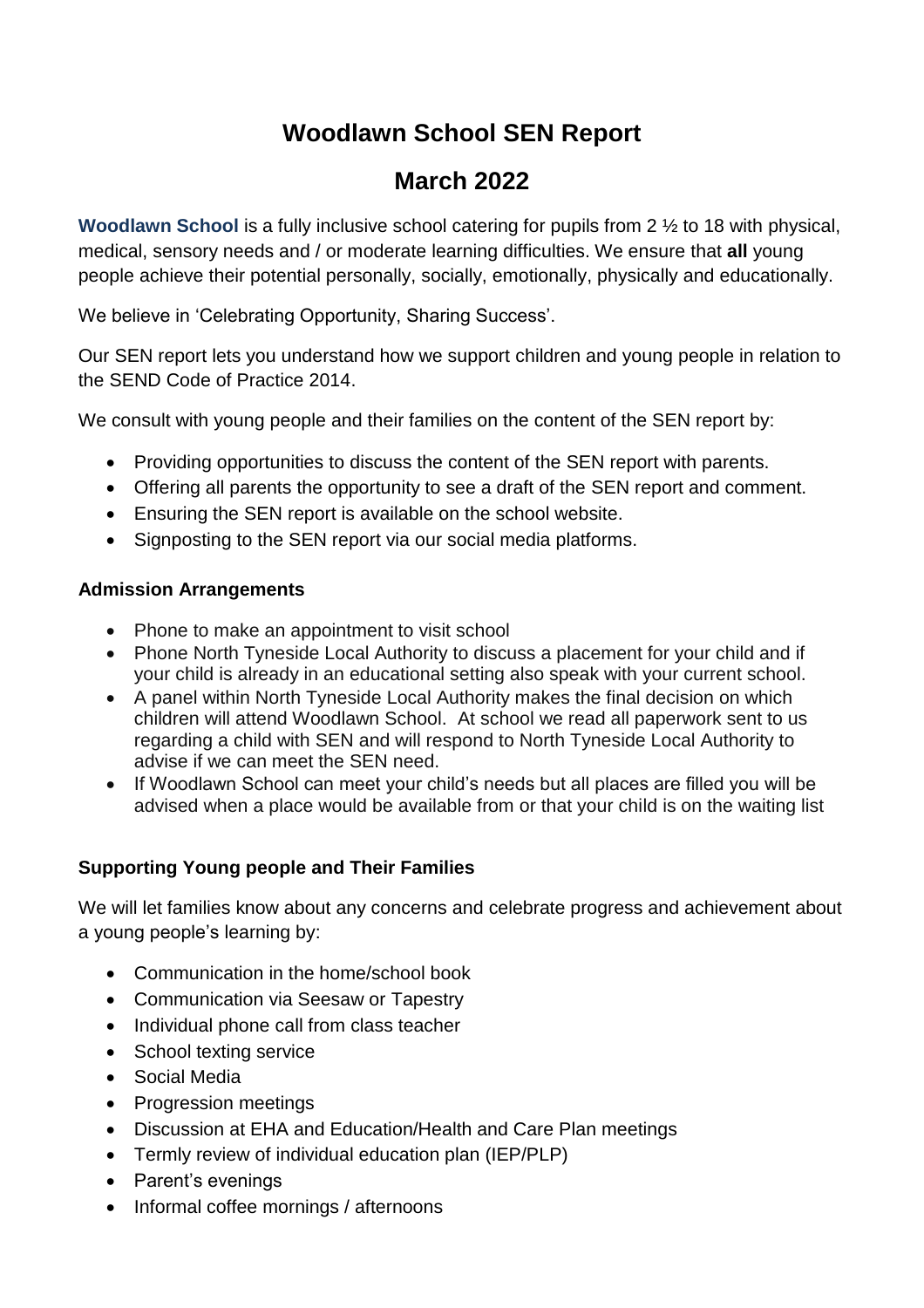- Specific multi-disciplinary meetings
- Whole celebrations
- Annual awards evening

When a pupil is identified as having special educational needs, we support their continued assessment by;

 Working with multi-disciplinary colleagues and parents to ensure detailed assessments of the pupils needs are completed to update an Education Health Care Plan.

The other people / agencies and teams providing services to young people in school include:

- Public Health nurses (Elaine Davies)
- Speech and Language Therapy Team (Eloise Hood-Stutt)
- Physiotherapy service (Sarah Miller)
- Occupational Therapy team (Katy Cleathero)
- Connexions Service (Jill Anderson)
- Educational Psychology Service (Claire MCCarron / Tim Cox)
- Visual Impairment Team
- Hearing Impairment Team
- Other professionals e.g. CAMHS, LCT.

Discussion with colleagues can be arranged through the school phone number 0191 643 2590.

#### **Transition**

We will work in partnership with other education providers to ensure that young persons make a successful transition to the next stages of their learning, through careful and coordinated planning of the transition. We provide the following support to young people when they are leaving the school:

- Access to staff to support transition.
- Meetings and / or discussions with receiving school.
- Access to independent advice from the Connexions service.
- Access to support from the EHC case coordinator.
- Opportunities to visit new placement with support.
- Access to physical resources such as social stories.
- Whole school transition day.

Support staff are placed where they are needed throughout the school, in relation to their skill set, to ensure young people progress, develop independence and provide value for money.

### **Staff Training**

All staff have completed, and will continue to receive, ongoing training in special educational needs and disabilities. We have a full induction programme, weekly rolling CPD programme,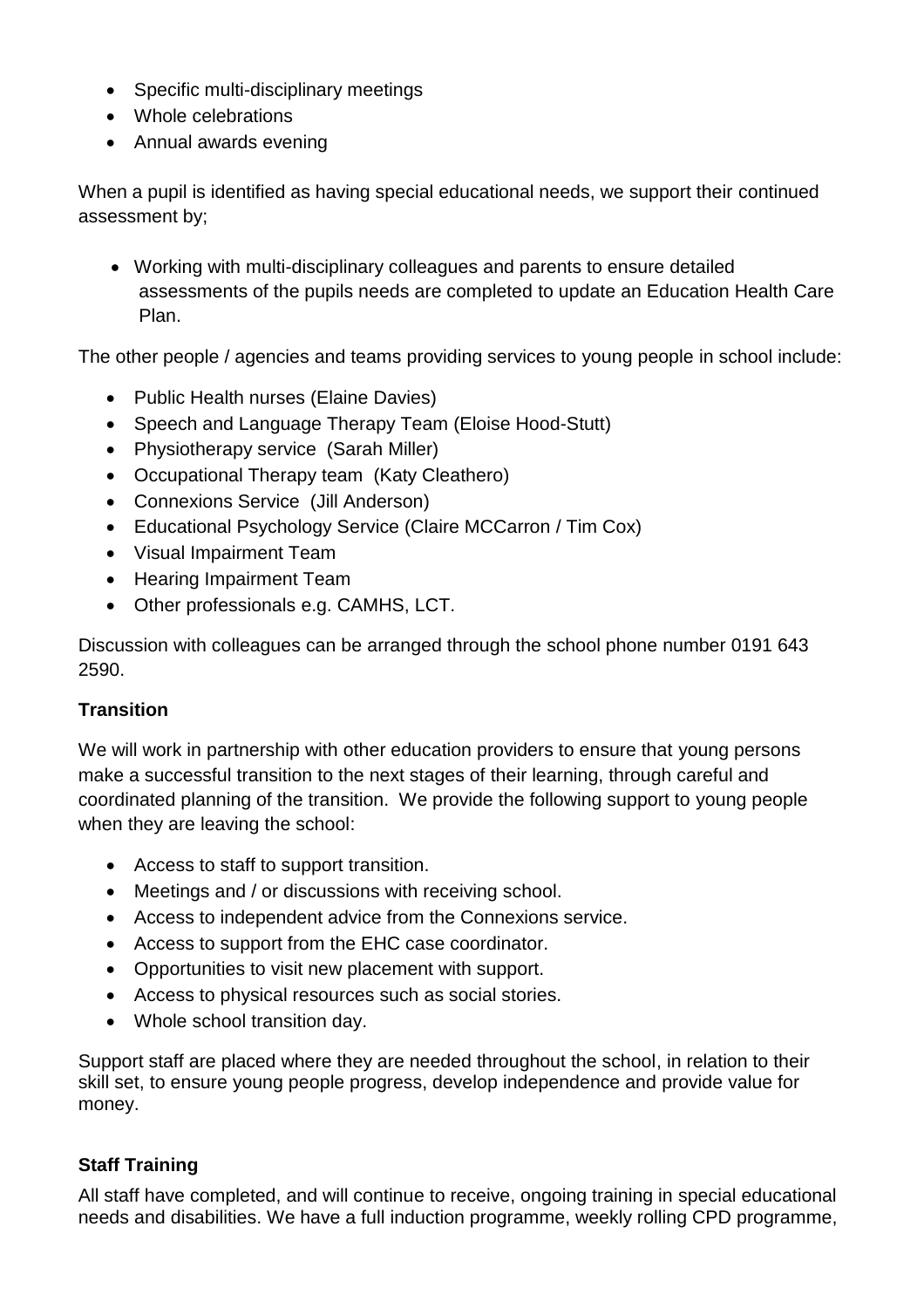specific whole school training days and training for specific members of staff to support specific needs within school.

All teaching assistants have achieved level 3 qualifications and we also have Higher Level Teaching Assistants (HLTA's).

We run an integrated therapy programme to embed integrated therapy into quality first teaching.

Our Special Educational Needs Coordinator, Claire Harrison-Hoggarth provides advice and guidance to staff. Claire Harrison-Hoggarth has achieved the Postgraduate National Award for Special Education Needs Coordination (NASC) and Postgraduate SEN and Inclusion Award.

### **Supporting Families**

The school works in partnership with families to help them support their young people's

learning outside of school.

Currently these include;

- Communication through Home/School diary, Seesaw, Tapestry, email, telephone, text messages, school website, Twitter and Facebook.
- A variety of Multi-disciplinary meetings.
- School newsletters which provide information and opportunities.
- Half termly Curriculum Newsletters which include home learning opportunities.
- Parents evenings
- Informal coffee mornings.
- Parents Group.
- Specific parental training sessions.
- Opportunities for home learning.
- Signposting to other services.

#### **Further Information**

Safeguarding, behaviour and anti-bullying policies are available from the school office or website and are regularly reviewed with a focus on how they affect all young people.

Other useful documents such as our Special Educational Needs and Inclusion Policy and Accessibility Plan are also available.

All school-related activities are evaluated in terms of their benefit to the learning and inclusion of all young people.

If you would like further information about what we offer here at Woodlawn School then please contact our SENCO; Claire Harrison-Hoggarth on 0191 6432590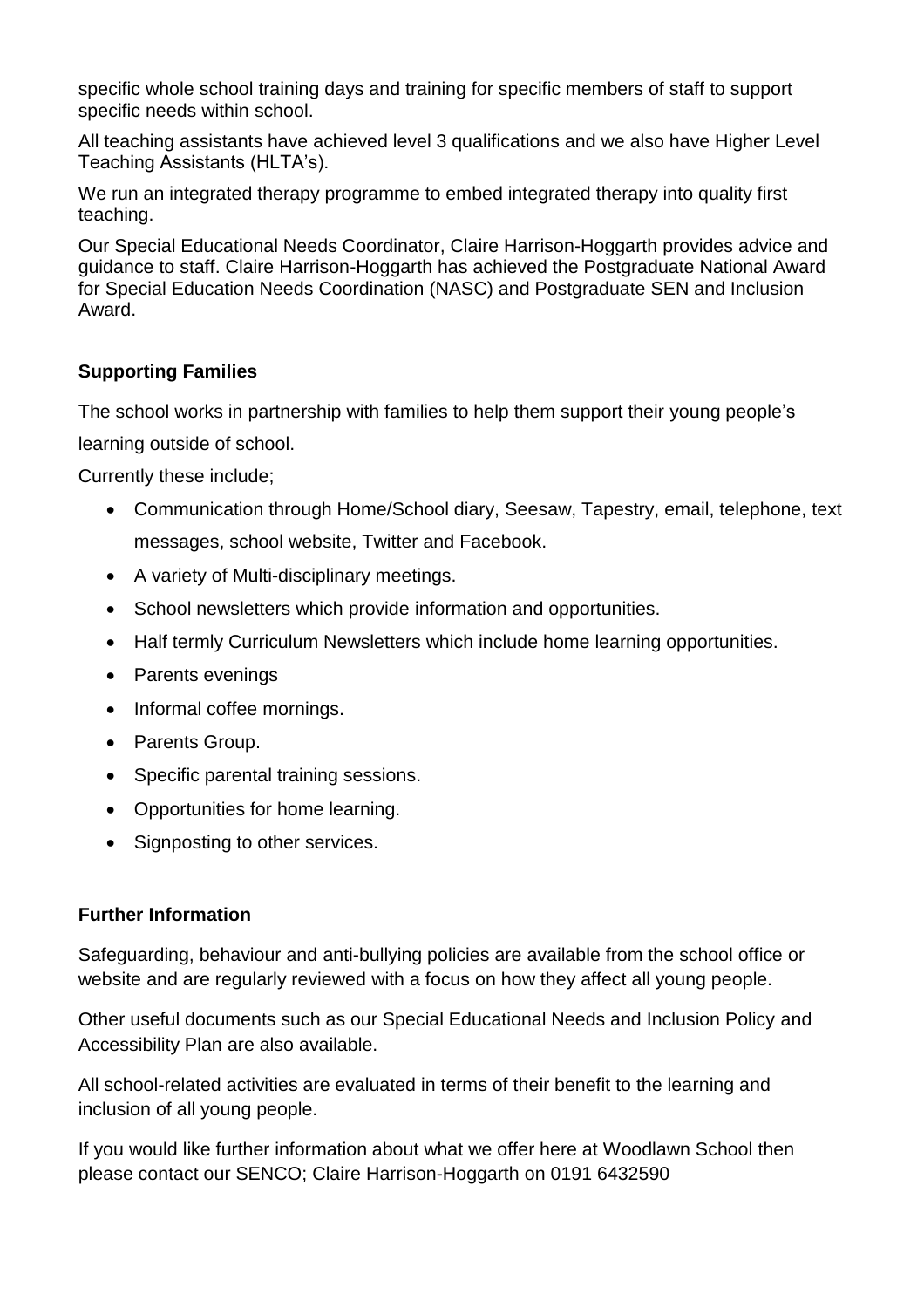| School entitlement offer to young people.                            |                                                                                                                                                                                                                                                                                                                                                                                                                                                                                                                                                                                                                                                                                                                                                                                                                         |  |
|----------------------------------------------------------------------|-------------------------------------------------------------------------------------------------------------------------------------------------------------------------------------------------------------------------------------------------------------------------------------------------------------------------------------------------------------------------------------------------------------------------------------------------------------------------------------------------------------------------------------------------------------------------------------------------------------------------------------------------------------------------------------------------------------------------------------------------------------------------------------------------------------------------|--|
|                                                                      | Support Available Within School for young people                                                                                                                                                                                                                                                                                                                                                                                                                                                                                                                                                                                                                                                                                                                                                                        |  |
| Available to all young<br>people whatever their SEN<br>/ Disability. | A graduated response and termly cycles of 'Assess, Plan,<br>$\bullet$<br>Do, Review'. Assessment via EYFSP, Bsquared and<br>course specific programmes.<br>Multi-disciplinary assessment for updating an EHCP.<br>٠<br>1:1 and small group work to improve skills across the<br>٠<br><b>EYFS and National Curriculum.</b><br>Visual timetables, individual symbolic timetables,<br>$\bullet$<br>symbolic communication e.g. communicate in print,<br>PECS.<br>ICT and AAC is used to support and enhance teaching<br>and learning and communication where appropriate.                                                                                                                                                                                                                                                  |  |
|                                                                      | Strategies / programmes to support speech and language<br>development, developed by Speech and Language<br>Therapy are embedded into classroom practice.<br>Weekly social communication lessons.                                                                                                                                                                                                                                                                                                                                                                                                                                                                                                                                                                                                                        |  |
|                                                                      | Regular working with young persons, parents, carers and<br>multi-disciplinary staff to develop and review plans based<br>on the need of the young person.<br>Highly differentiated curriculum and bespoke resources.<br>Risk assessments to increase the safety and inclusion of<br>all young persons in all activities.<br>Regular opportunities for outdoor learning.<br>Support with personal / intimate care if and when needed.<br>Regular community learning opportunities.<br>Provision to support access to the curriculum and to<br>develop independent learning.<br>Support and advice is sought from outside agencies to<br>ensure any barriers to success are fully identified and<br>responded to.<br>Behaviour management systems encourage young<br>persons to make positive decisions about behavioural |  |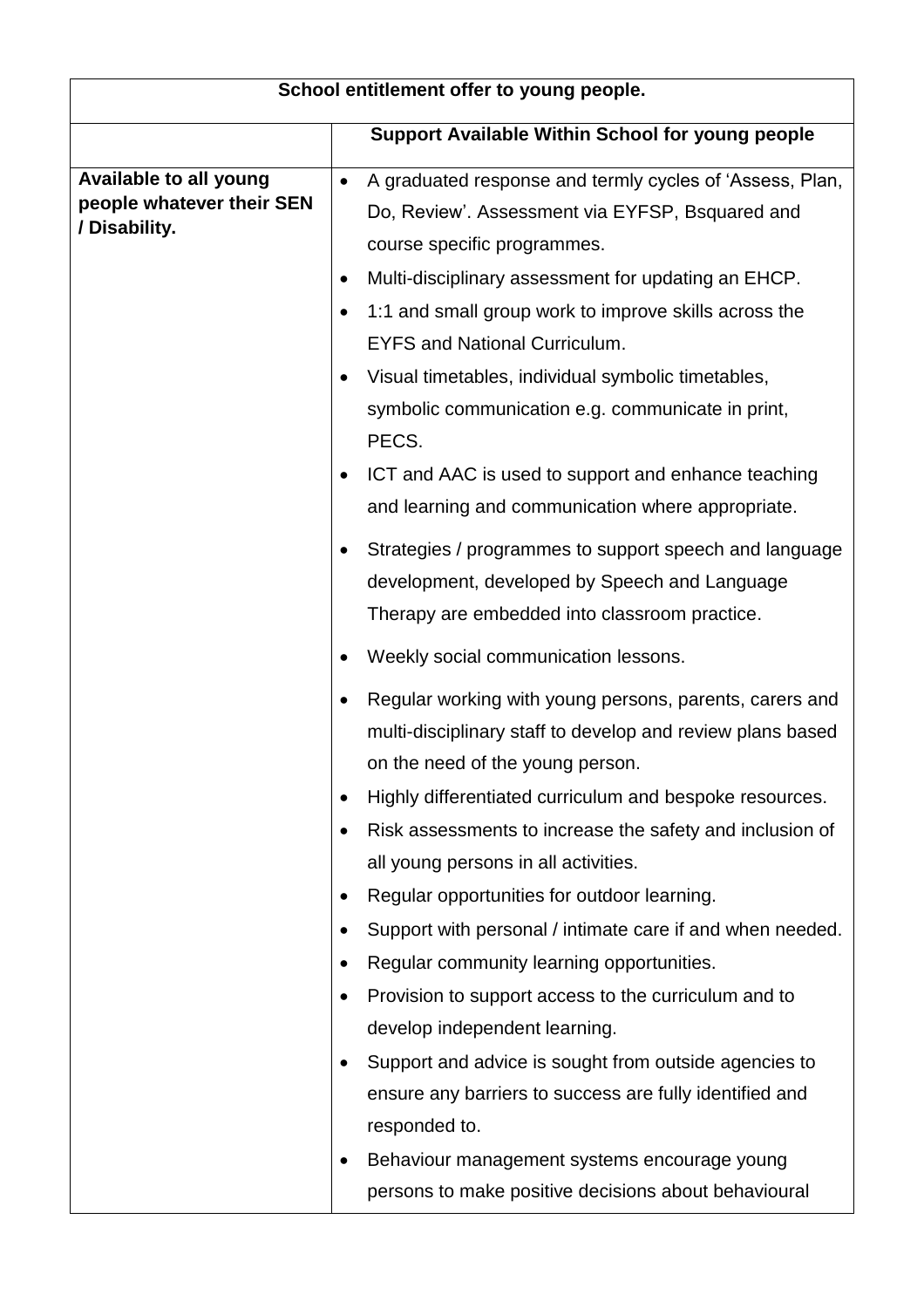|           | choices and consistent plans are agreed and followed.                                                            |
|-----------|------------------------------------------------------------------------------------------------------------------|
|           | Small group programmes are used to improve social skills                                                         |
|           | and develop self-esteem and wellbeing.                                                                           |
|           | Sensory strategies to support learning and regulate                                                              |
|           | behaviours.                                                                                                      |
|           | Assessment and support for alternative augmented                                                                 |
|           | communication.                                                                                                   |
|           | Support / supervision at unstructured times of the day.                                                          |
|           | Where appropriate we will use support and advice from                                                            |
|           | other partners to meet the needs of young persons.                                                               |
|           | Opportunities for work on physical development including                                                         |
|           | swimming and rebound therapy.                                                                                    |
|           | Access to a range of extracurricular activities and                                                              |
|           | opportunities to take part in competitive sport at all levels.                                                   |
| $\bullet$ | Opportunities to demonstrate skills and perform for                                                              |
|           | members of our community such as our 'Sing and Sign'                                                             |
|           | group.                                                                                                           |
|           |                                                                                                                  |
|           | Specific learning about enterprise and the world of work<br>through jobs days, curriculum opportunities and work |
|           | experience.                                                                                                      |
|           |                                                                                                                  |
|           | 1:1 and small group working with our Full time Lead                                                              |
|           | Learning Mentor on social, emotional and mental health                                                           |
|           | needs.                                                                                                           |
|           | Access to Connect / HIVE as a Partner Plus school for                                                            |
|           | Mental Health Support Team advice and support.                                                                   |
|           | Small group and 1:1 targeted intervention programmes in                                                          |
|           | literacy, numeracy and PSHE including the Thrive                                                                 |
|           | programme/team.                                                                                                  |
|           | Pupil voice is high on our agenda and support is                                                                 |
|           | dedicated to ensuring pupils are able to share their views                                                       |
|           | at all times including either verbally at the meeting or in                                                      |
|           | writing for person centred reviews, providing their own                                                          |
|           | reports for annual reviews, annual pupil questionnaires                                                          |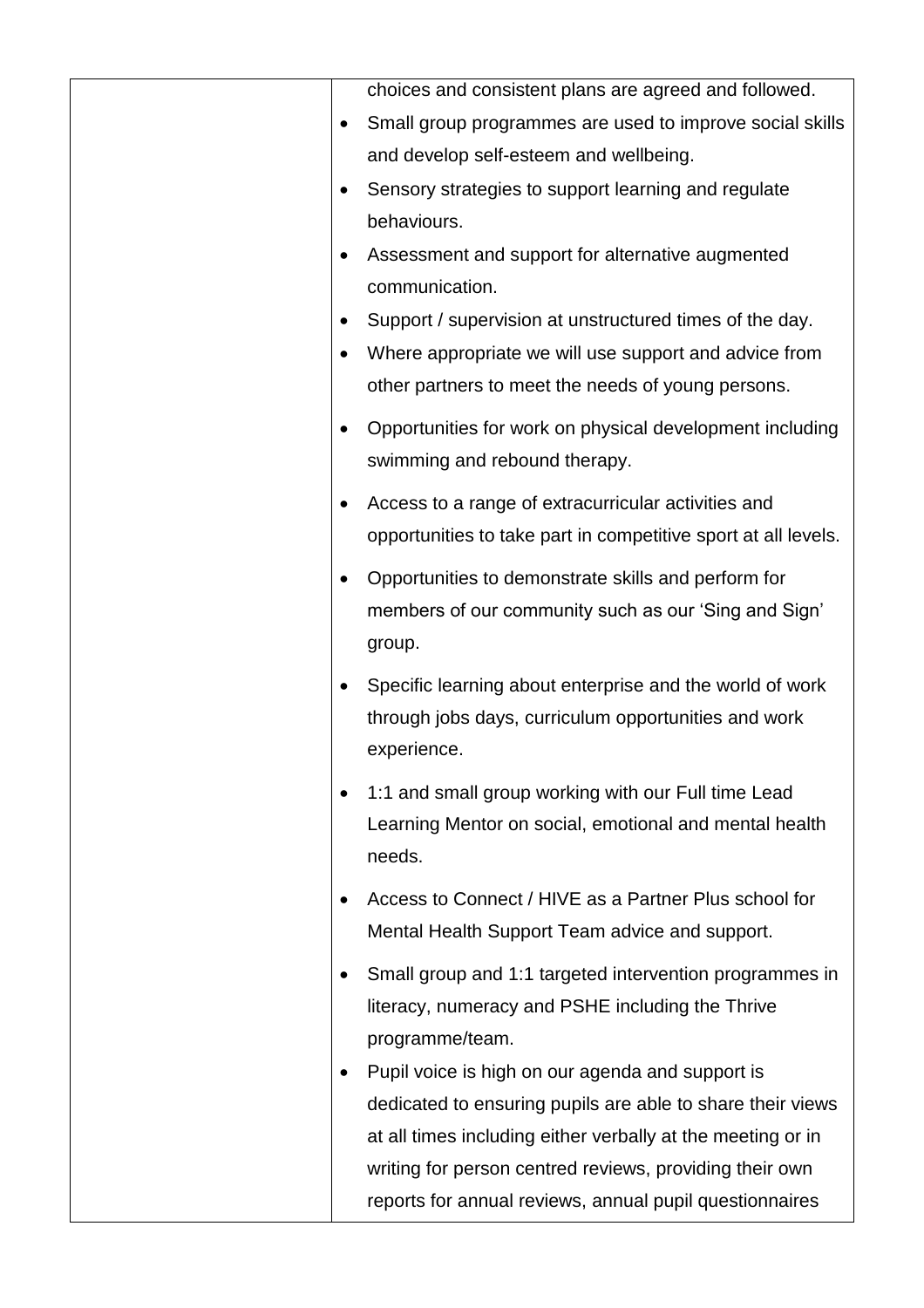|                                               | and weekly school council meetings.                                                                                                                                                                                                                                                                                                                                                                                                                                                                                                                                                                                                   |
|-----------------------------------------------|---------------------------------------------------------------------------------------------------------------------------------------------------------------------------------------------------------------------------------------------------------------------------------------------------------------------------------------------------------------------------------------------------------------------------------------------------------------------------------------------------------------------------------------------------------------------------------------------------------------------------------------|
|                                               | A programme of support in preparing for the future from<br>Connexions.                                                                                                                                                                                                                                                                                                                                                                                                                                                                                                                                                                |
|                                               | Opportunity for further advocacy via school council and<br>inter-school council.                                                                                                                                                                                                                                                                                                                                                                                                                                                                                                                                                      |
|                                               | Opportunities for inclusion into a variety of nursery, first,<br>middle, primary, secondary and high mainstream settings.                                                                                                                                                                                                                                                                                                                                                                                                                                                                                                             |
|                                               | Regular multi-disciplinary working to identify and<br>ascertain specific equipment and resources suitable to<br>meet the needs of individuals and remove barriers to<br>learning e.g. termly goal setting meetings this includes<br>pupils in receipt of pupil premium. Funding may be<br>available from charities such as The Sunshine Fund but<br>the majority of equipment e.g. pupils wheelchairs is<br>purchased within the school budget and requires updating<br>as pupils needs change and they get older.                                                                                                                    |
| Physical, Medical and<br><b>Sensory Needs</b> | Opportunities for sensory integration where appropriate<br>including, music and movement, rebound therapy and<br>aquatic therapy.<br>Staff trained in Team Teach approaches to deescalate<br>and manage challenging behaviour.<br>Advice and support on dietary needs.<br>Advice and support on toilet training<br>Links with psychiatric and other consultants including<br>where possible appointments in school.<br>Support and advice is sought from outside agencies to<br>support young persons, where appropriate.<br>ICT is used to increase access to the curriculum.<br>The curriculum is focused on individual and sensory |
|                                               | learning needs and is individually differentiated.<br>Access to multi-sensory activities and equipment.<br>Support to access the curriculum and to develop<br>independent learning.                                                                                                                                                                                                                                                                                                                                                                                                                                                   |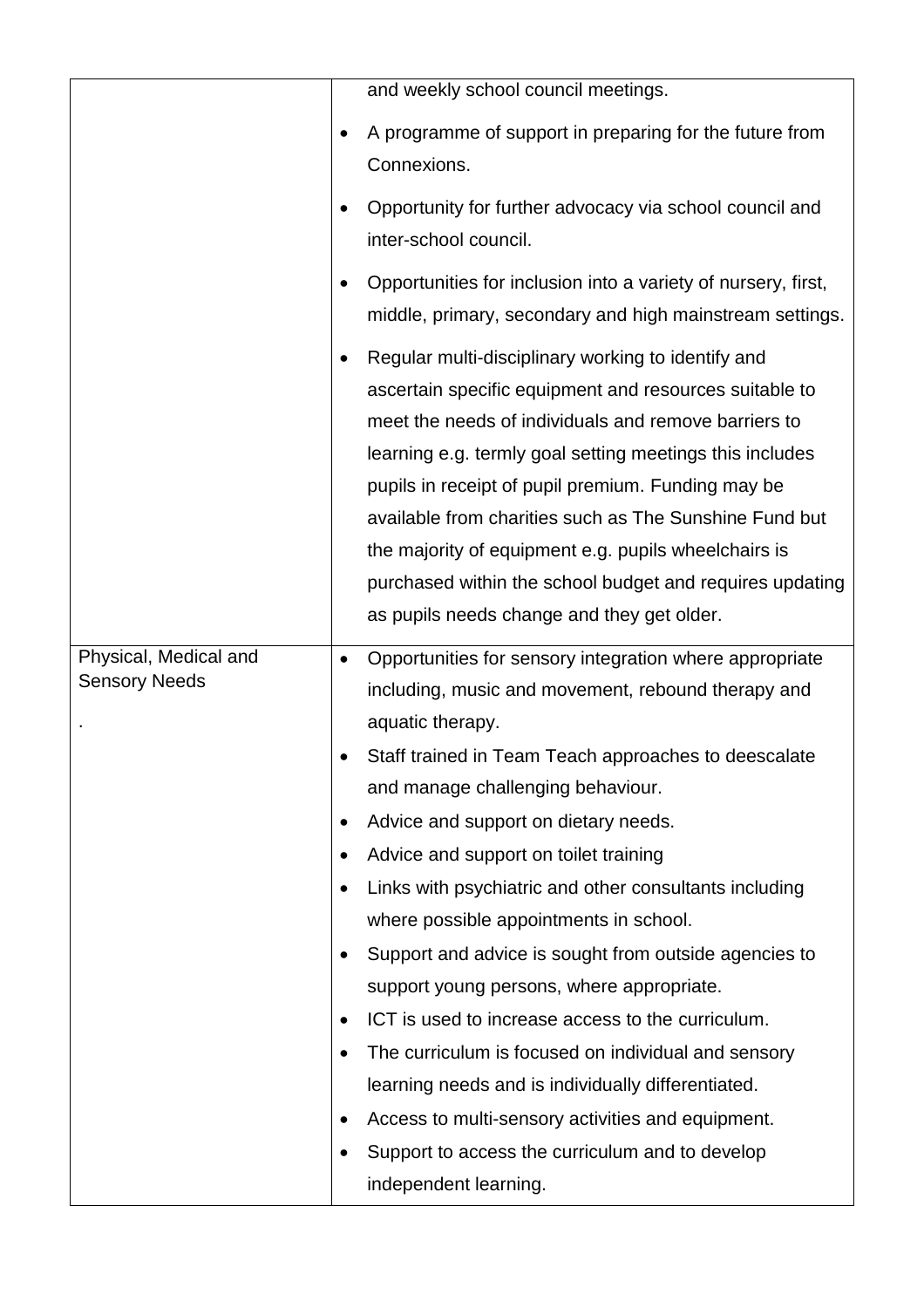|                                                        | Advice and guidance is sought and acted upon to meet               |
|--------------------------------------------------------|--------------------------------------------------------------------|
|                                                        | the needs of young persons who have significant medical            |
|                                                        | needs.                                                             |
|                                                        | Access to Medical Interventions.                                   |
|                                                        | Access to programmes to support Occupational Therapy /             |
|                                                        | Physiotherapy.                                                     |
|                                                        | Support with personal / intimate care if and when needed.          |
|                                                        | Staff understand and apply the medicine administration<br>policy.  |
|                                                        | Accessibility for young people requiring wheelchairs or            |
|                                                        | who have reduced mobility.                                         |
|                                                        | The school has accessible toilets / facilities.                    |
|                                                        | Staff receive training in the safe moving and handling of          |
|                                                        | young people and al pupils requiring this have a thorough          |
|                                                        | risk assessment.                                                   |
|                                                        | Staff trained in medical issues such as epilepsy,                  |
|                                                        | tracheotomy, gastrostomy feeding.                                  |
|                                                        | Support to access paediatric consultant and other<br>$\bullet$     |
|                                                        | professionals including where possible appointments in             |
|                                                        | school.                                                            |
|                                                        | Access to aquatic therapy swimming pool for physical and           |
|                                                        | curriculum / social skills programmes.                             |
| <b>Additional Specific</b>                             | Inclusion in local mainstream primary schools and<br>$\bullet$     |
| Opportunities in the<br><b>EYFS/Primary Department</b> | nursery provisions where appropriate                               |
|                                                        | Access to extra-curricular clubs.                                  |
|                                                        | Opportunities to take part in competitive sport at all<br>levels.  |
|                                                        | Opportunities to develop the ability to express their<br>$\bullet$ |
|                                                        | own opinions and make choices through school<br>council            |
| Additional specific                                    | Transition, where appropriate, to access our upper<br>$\bullet$    |
| Opportunities in the                                   | site provision.                                                    |
| Secondary Department and<br>Sixth Form                 | Inclusion in local mainstream secondary schools and<br>$\bullet$   |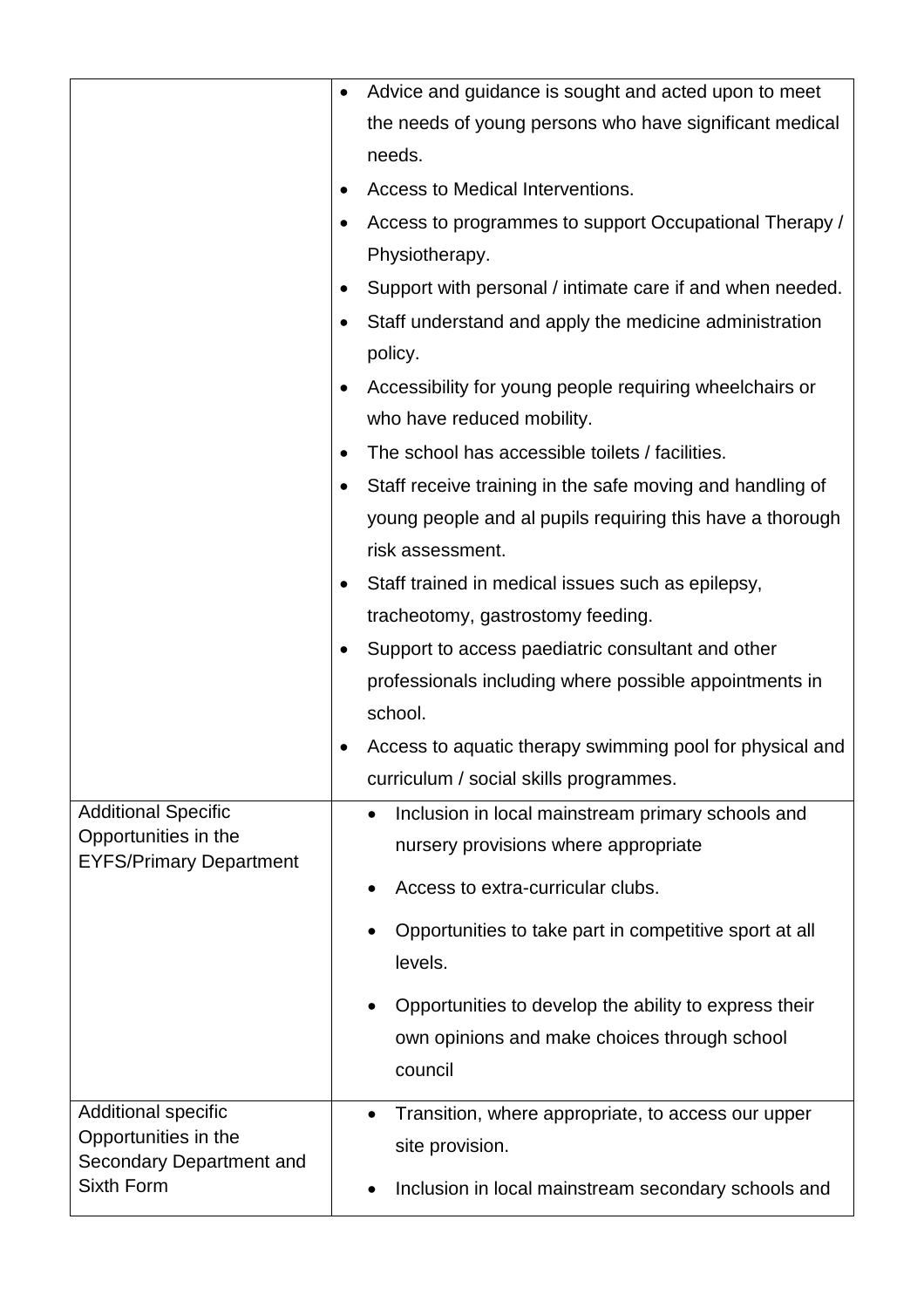| colleges where appropriate                                       |
|------------------------------------------------------------------|
| Access to extra-curricular clubs                                 |
| Specific opportunities to develop enterprise skills              |
| including the weekly cafe.                                       |
| Opportunities to develop work skills on work                     |
| experience.                                                      |
| Opportunities to develop early independent travel<br>$\bullet$   |
| skills.                                                          |
| Opportunities to take part in competitive sport.                 |
| Opportunities to access community based learning.                |
| Access to independent advice from the Connexions<br>٠            |
| service.                                                         |
| Access to residentials and Duke of Edinburgh Award.<br>$\bullet$ |
| Opportunities to develop ability to express own                  |
| opinions and make choices through school council.                |
| Access arrangements in order to undertake nationally             |
| recognised qualifications at a variety of levels.                |
|                                                                  |

Families are also signposted to services / organisations:

| Pathways4All               | 0191 266 5233 |
|----------------------------|---------------|
| <b>Children's Services</b> | 0191 643 4151 |
| <b>Addison Street</b>      | 0191 200 6178 |
| Connexions                 | 0191 6436965  |
| Contact a Family           | 0191 2136300  |
| <b>Rising Sun Centre</b>   | 0191 6432241  |

If you have any concerns about your young person's special educational needs or disability, their progress or the support you receive, we would ask that you to come into school and discuss matters further with your young person's class teacher, SENCO and the Headteacher.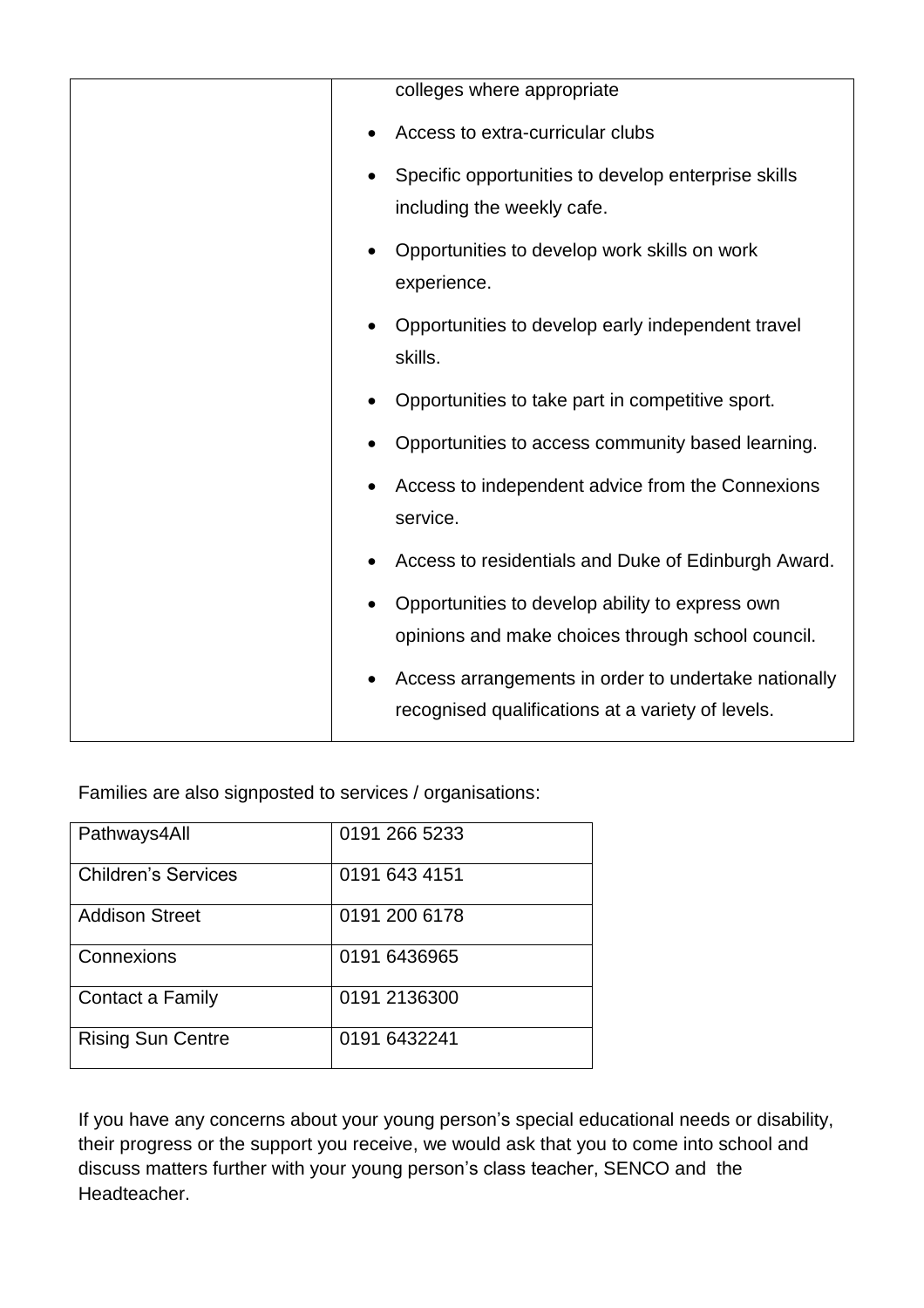Although school complaints procedures are in place and can be accessed through our website we would always hope to resolve any issues or concerns informally by working in partnership with parents. Parents are signposted to the North Tyneside SENDIASS service for additional support and advice:

<https://my.northtyneside.gov.uk/category/649/information-advice-and-support-sendiass>

Woodlawn School contribute to the Local Authority Local Offer by providing support to other schools with SEND needs including providing a motor skills coordinator outreach service upon request.

To view further information on the SEN Local Offer from North Tyneside please visit

## [https://my.northtyneside.gov.uk/category/1243/local-offer-special-educational-needs-and](https://my.northtyneside.gov.uk/category/1243/local-offer-special-educational-needs-and-disabilities-send)[disabilities-send](https://my.northtyneside.gov.uk/category/1243/local-offer-special-educational-needs-and-disabilities-send)

#### **Evaluation of Effectiveness**

We have a rigorous internal and external process of formative and summative assessment and monitor the outcomes for pupils as individuals and cohorts which includes ensuring we can narrow the gap for pupils in receipt of Pupil Premium such as interventions for literacy, numeracy and for pupils with social and emotional needs. This also includes children who are looked after. Our Pupil Premium Report is also available on our website.

Our most recent Ofsted report can be viewed at;

<https://reports.ofsted.gov.uk/inspection-reports/find-inspection-report/provider/ELS/108652>